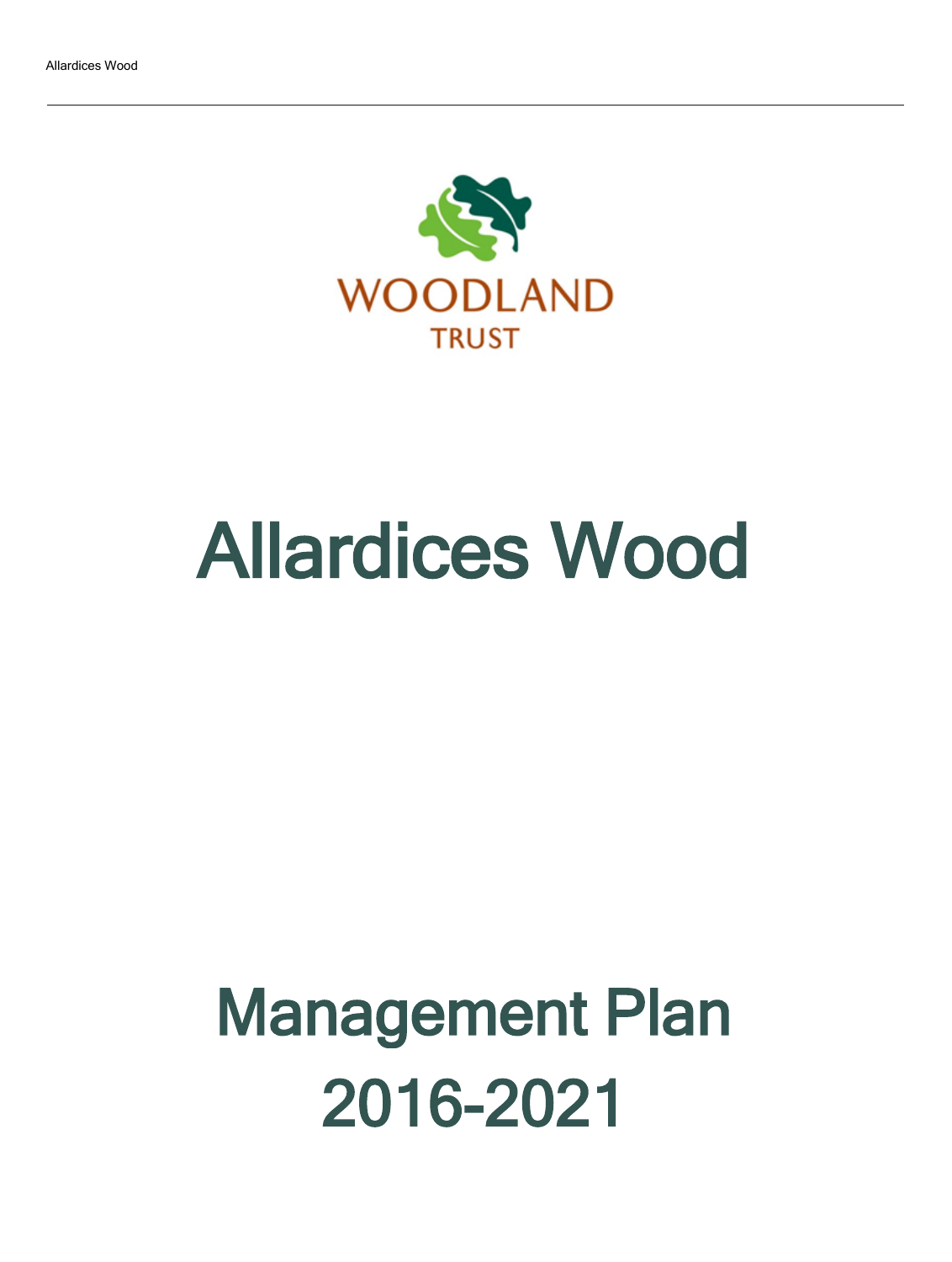### MANAGEMENT PLAN - CONTENTS PAGE

ITEM Page No.

Introduction

Plan review and updating

#### Woodland Management Approach

**Summary** 

- 1.0 Site details
- 2.0 Site description
	- 2.1 Summary Description
	- 2.2 Extended Description
- 3.0 Public access information
	- 3.1 Getting there
	- 3.2 Access / Walks
- 4.0 Long term policy
- 5.0 Key Features
	- 5.1 Natural Secondary Woodland
	- 5.2 Informal Public Access
- 6.0 Work Programme

Appendix 1: Compartment descriptions **Glossary** 

## MAPS

Access Conservation Features Management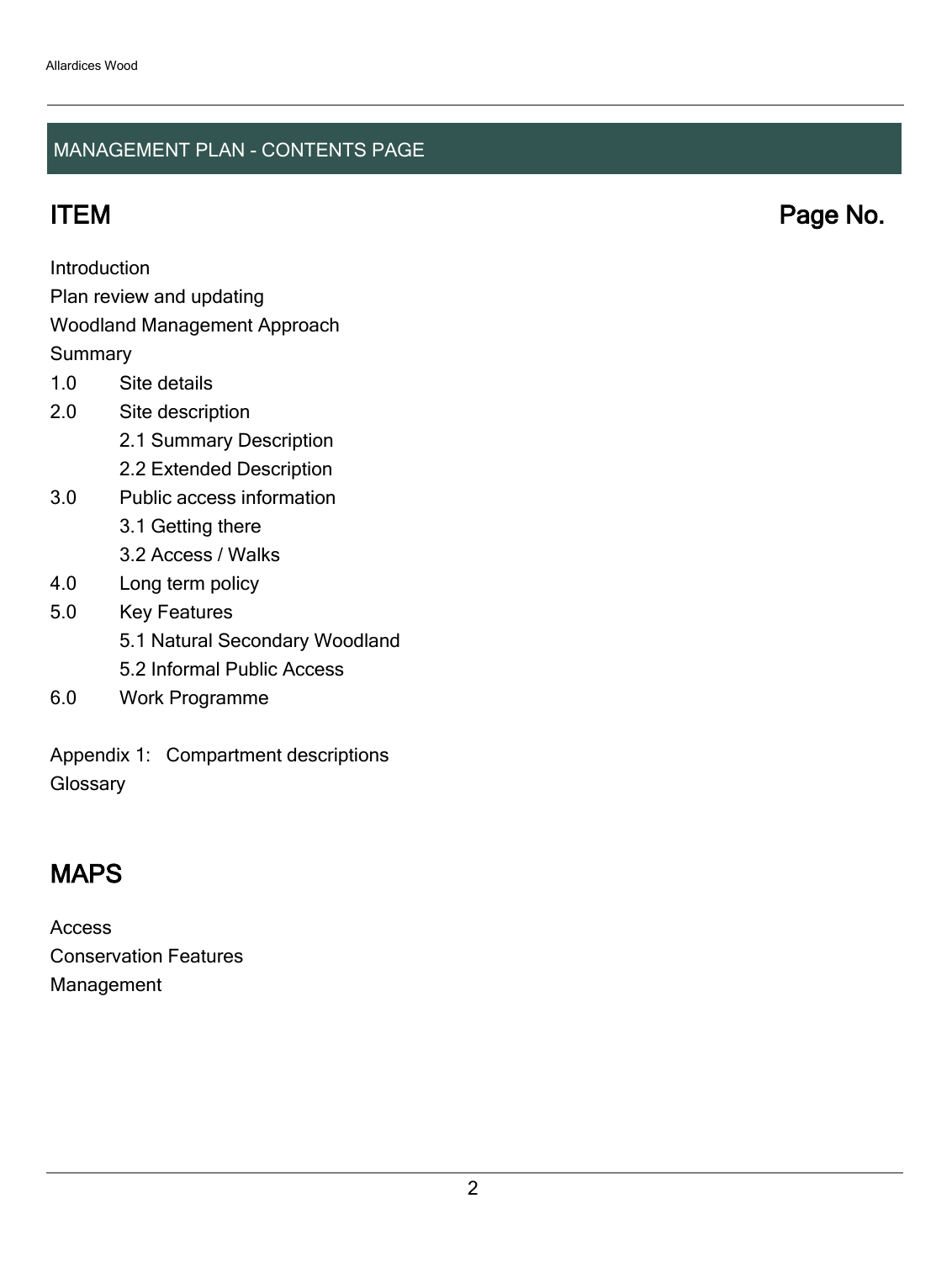## THE WOODLAND TRUST

## INTRODUCTION

The Trust's corporate aims and management approach guide the management of all the Trust's properties, and are described on Page 4. These determine basic management policies and methods, which apply to all sites unless specifically stated otherwise. Such policies include free public access; keeping local people informed of major proposed work; the retention of old trees and dead wood; and a desire for management to be as unobtrusive as possible. The Trust also has available Policy Statements covering a variety of woodland management issues.

The Trust's management plans are based on the identification of Key Features for the site and setting objectives for their management. A monitoring programme (not included in this plan) ensures that these objectives are met and any necessary management works are carried out.

Any legally confidential or sensitive species information about this site is not included in this version of the plan.

## PLAN REVIEW AND UPDATING

The information presented in this Management plan is held in a database which is continuously being amended and updated on our website. Consequently this printed version may quickly become out of date, particularly in relation to the planned work programme and on-going monitoring observations. Please either consult The Woodland Trust website [www.woodlandtrust.org.uk](http://www.woodlandtrust.org.uk/) or contact the Woodland Trust [\(wopsmail@woodlandtrust.org.uk](mailto:wopsmail@woodlandtrust.org.uk)) to confirm

details of the current management programme.

There is a formal review of this plan every 5 years and a summary of monitoring results can be obtained on request.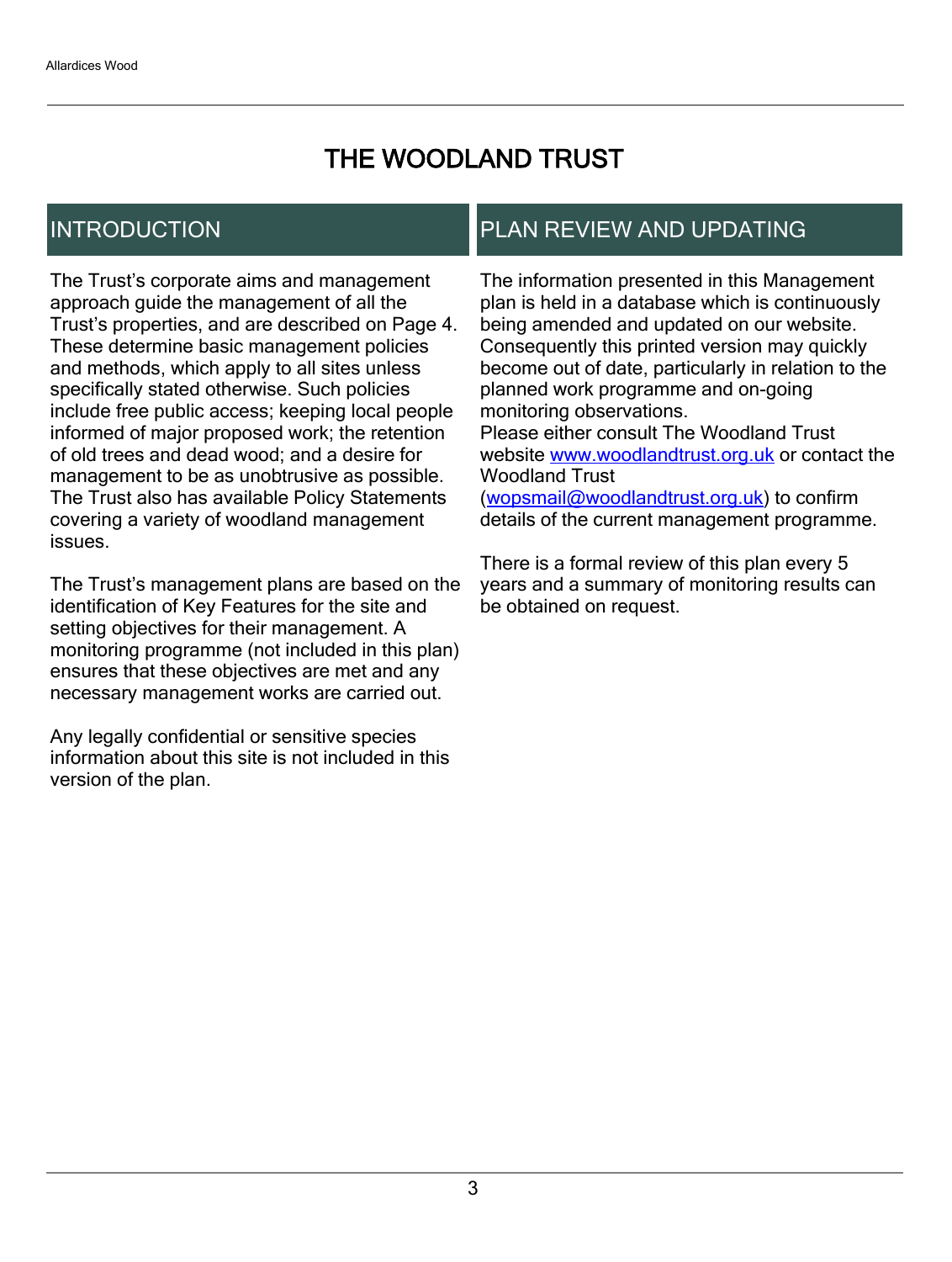## WOODLAND MANAGEMENT APPROACH

The management of our woods is based on our charitable purposes, and is therefore focused on improving woodland biodiversity and increasing peoples' understanding and enjoyment of woodland. Our strategic aims are to:

- Protect native woods, trees and their wildlife for the future
- Work with others to create more native woodlands and places rich in trees
- Inspire everyone to enjoy and value woods and trees

All our sites have a management plan which is freely accessible via our website [www.woodlandtrust.org.uk.](http://www.woodlandtrust.org.uk/) Our woods are managed to the UK Woodland Assurance Standard (UKWAS) and are certified with the Forest Stewardship Council® (FSC®) under licence FSC-C009406 and through independent audit.

In addition to the guidelines below we have specific guidance and policies on issues of woodland management which we review and update from time to time.

We recognise that all woods are different and that the management of our sites should also reflect their local landscape and where appropriate support local projects and initiatives. Guidelines like these provide a necessary overarching framework to guide the management of our sites but such management also requires decisions based on local circumstances and our Site Manager's intimate knowledge of each site.

The following guidelines help to direct our woodland management:

- 1. Our woods are managed to maintain their intrinsic key features of value and to reflect those of the surrounding landscape. We intervene when there is evidence that it is necessary to maintain or improve biodiversity and to further the development of more resilient woods and landscapes.
- 2. We establish new native woodland using both natural regeneration and tree planting, but largely the latter, particularly when there are opportunities for involving people.
- 3. We provide free public access to woods for quiet, informal recreation and our woods are managed to make them accessible, welcoming and safe.
- 4. The long term vision for our non-native plantations on ancient woodland sites is to restore them to predominantly native species composition and semi-natural structure, a vision that equally applies to our secondary woods.
- 5. Existing semi-natural open-ground and freshwater habitats are restored and maintained wherever their management can be sustained and new open ground habitats created where appropriate.
- 6. The heritage and cultural value of sites is taken into account in our management and, in particular, our ancient trees are retained for as long as possible.
- 7. Woods can offer the potential to generate income both from the sustainable harvesting of wood products and the delivery of other services. We will therefore consider the potential to generate income from our estate to help support our aims.
- 8. We work with neighbours, local people, organisations and other stakeholders in developing the management of our woods. We recognise the benefits of local community woodland ownership and management. Where appropriate we allow our woods to be used to support local woodland, conservation, education and access initiatives.
- 9. We use and offer the estate where appropriate, for the purpose of demonstration, evidence gathering and research associated with the conservation, recreational and sustainable management of woodlands. In particular we will develop and maintain a network of long-term monitoring sites across the estate.
- 10 Any activities we undertake will conform to sustainable forest management principles, be appropriate for the site and will be balanced with our primary objectives of enhancing the biodiversity and recreational value of our woods and the wider landscapes.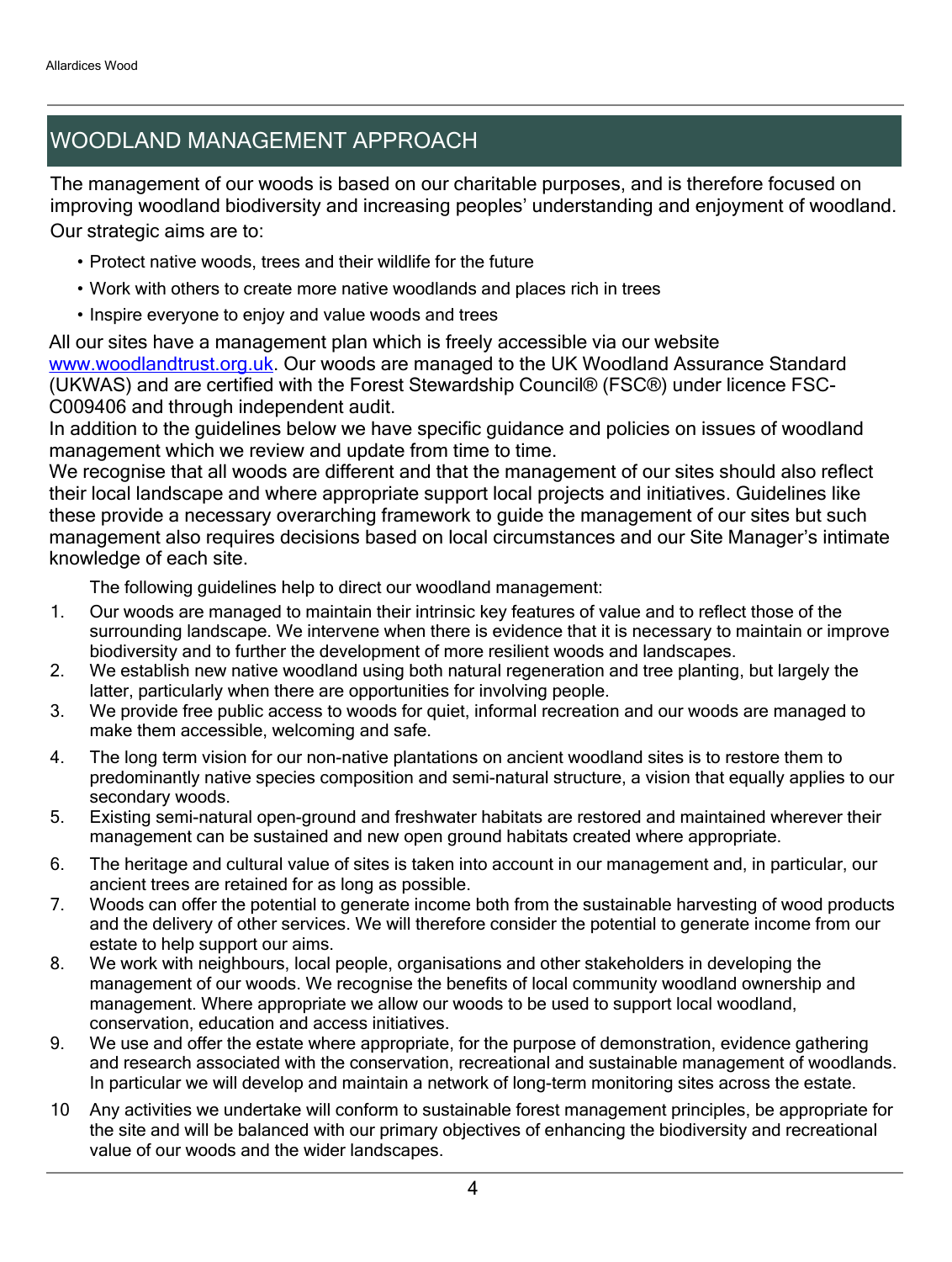## SUMMARY

This public management plan briefly describes the site, specifically mentions information on public access, sets out the long term policy and lists the Key Features which drive management actions. The Key Features are specific to this site - their significance is outlined together with their long (50 year+) and short (5 year) term objectives. The short term objectives are complemented by a detailed Work Programme for the period of this management plan. Detailed compartment descriptions are listed in the appendices which include any major management constraints and designations. A short glossary of technical terms is at the end. The Key Features and general woodland condition of this site are subject to a formal monitoring programme which is maintained in a central database. A summary of monitoring results is available on request.

## 1.0 SITE DETAILS

| Site name:      | <b>Allardices Wood</b>                           |
|-----------------|--------------------------------------------------|
| Location:       | Warrington                                       |
| Grid reference: | SJ616847, OS 1:50,000 Sheet No. 109              |
| Area:           | $0.14$ hectares $(0.35$ acres)                   |
| Designations:   | <b>Community Forest, Tree Preservation Order</b> |

## 2.0 SITE DESCRIPTION

#### 2.1 Summary Description

This small woodland is alongside the A49 in Appleton, south of Warrington. It is a narrow strip of woodland comprising mainly mature broadleaved trees and visible to thousands of people as they drive by each day. There are no public footpaths or access points into the wood due to its small size, but it is easily viewed from the adjoining tarmac footway alongside the road. Although only small in size the woodland provides a valuable habitat for wildlife and for people to enjoy in an urban landscape.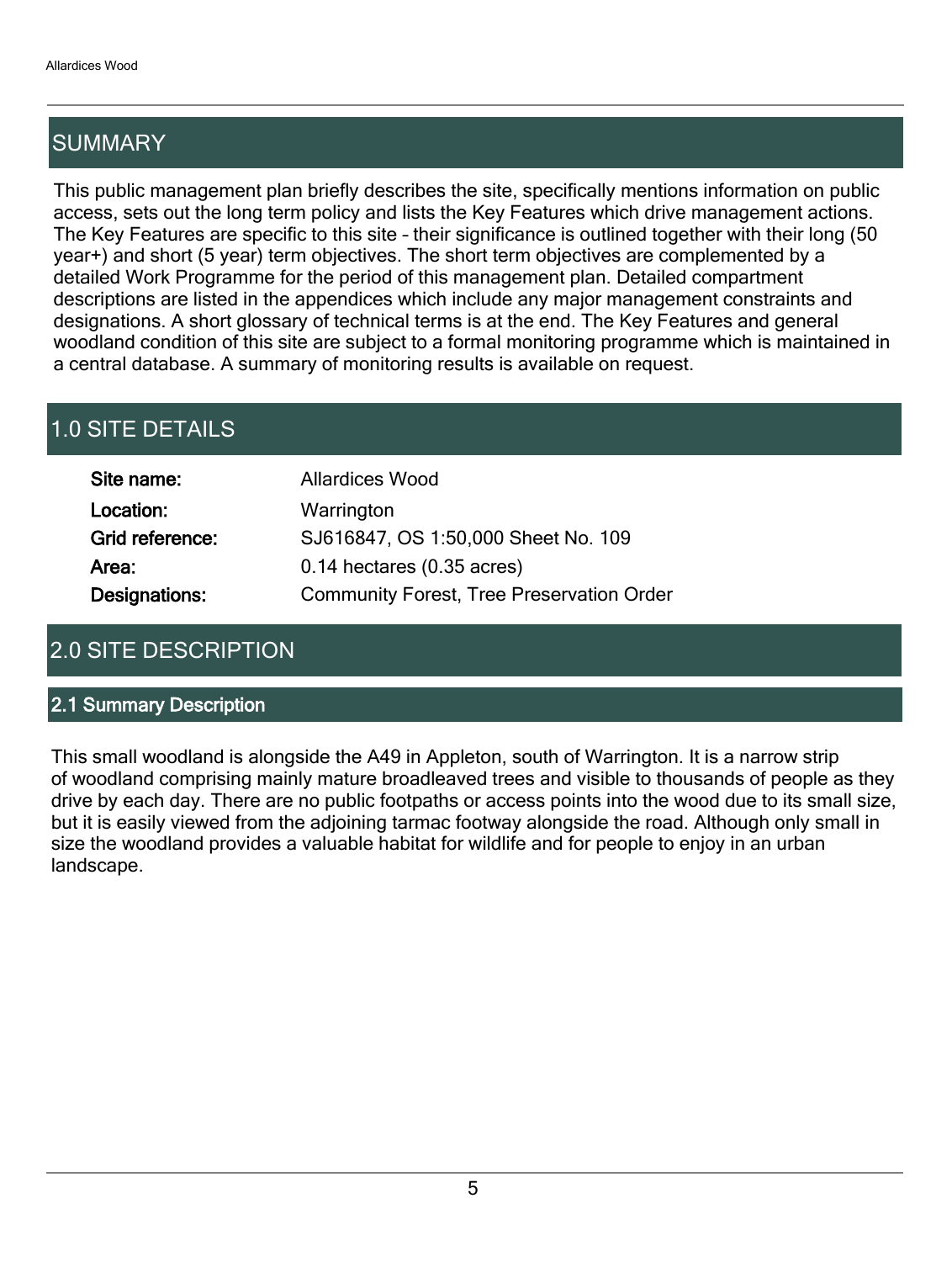#### 2.2 Extended Description

Allardices Wood is a very small (0.14 hectare) woodland in the suburb of Appleton to the south of Warrington. It is a narrow strip of woodland on flat ground that is slightly elevated above the surrounding land. To the west is a busy main road (the A49) and footpath, to the east is a private access track with housing, and to the north and south it merges into other areas of woodland that are privately owned.

The wood is a landscape feature and one of several small blocks of woodland in the area that are now surrounded by housing developments. It is highly visible to people driving or walking by on the A49 from Stretton to Warrington. Little is known about the wood's history prior to given to the Woodland Trust by Mr Allardice who lived locally.

It is secondary broadleaved woodland consisting of mature trees, predominantly sycamore and oak with occasional beech, lime, horse chestnut and Scots pine. Elm was a component of the canopy but these died from Dutch elm disease and had to be felled although there is some elm regeneration occurring. The understorey is quite well developed and consists mainly of holly, elder, rowan and natural regeneration particularly of sycamore and beech. Rhododendron ponticum was widespread in the shrub layer, but this has been removed now apart from the occasional regrowth. The ground flora contains a range of woodland species including bluebells, herb robert, brambles, nettles and ground ivy. The wood is covered by a Tree Preservation Order.

Public access is permitted within the wood although it contains no formal footpaths or access points and due to the small size of the wood it is thought to only be lightly used by local people. The roadside footpath that runs along the western boundary next to the A49 provides good views of the wood.

## 3.0 PUBLIC ACCESS INFORMATION

#### 3.1 Getting there

Allardices Wood is located by the A49 London Road in Appleton, about 1/4 mile to the south of the junction with Lyons Lane. It is about 3 miles to the south of Warrington town centre.

There is no official car parking at the wood. There is a private access road behind the woodland that leads to houses, but there is no parking on this.

For more information on the bus routes and location of bus stops visit the traveline website http://www.traveline.org.uk/index.htm

There are no public toilets in the vicinity.

#### 3.2 Access / Walks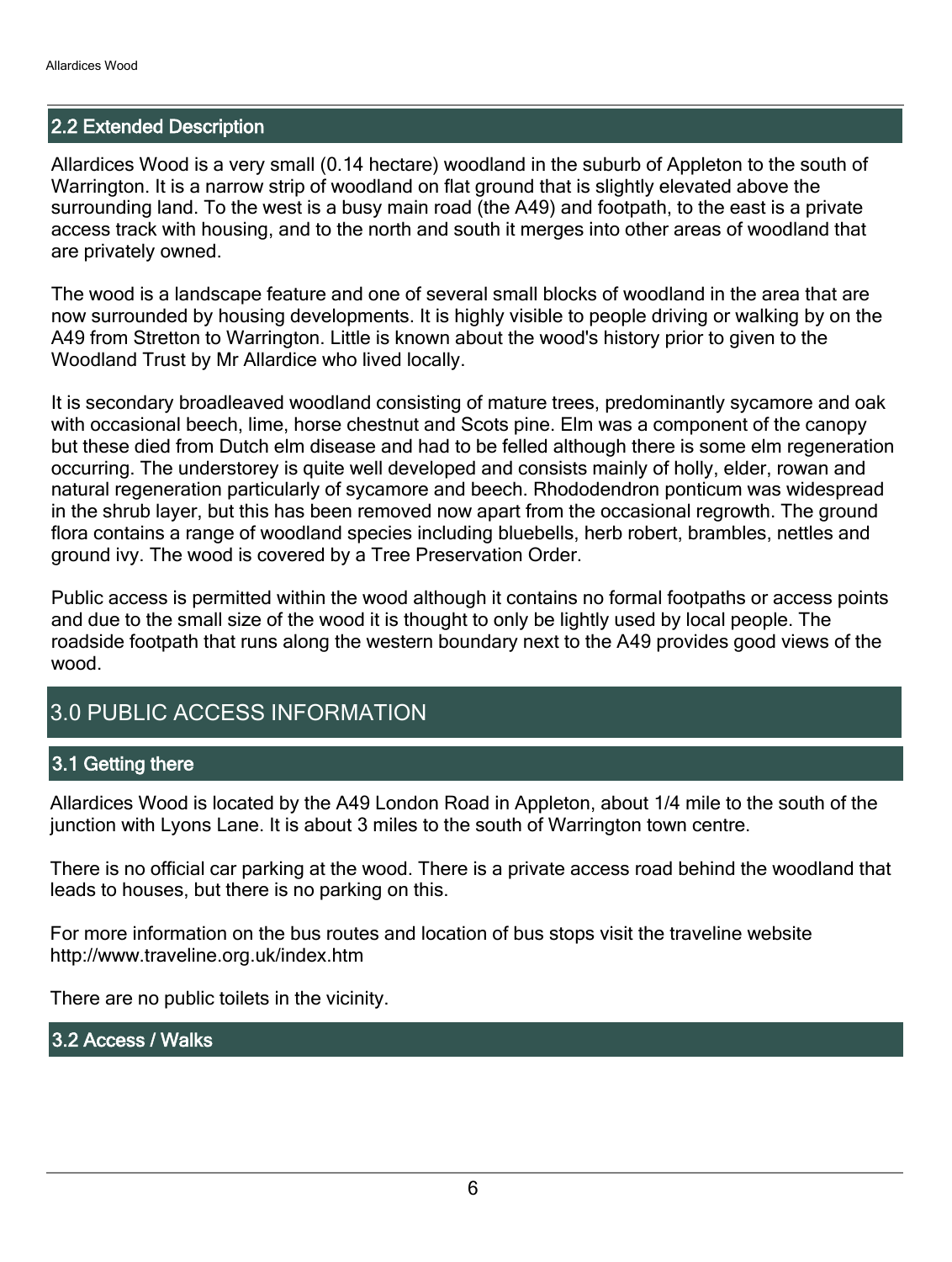## 4.0 LONG TERM POLICY

The long term intention for Allardices Wood is to maintain the continuity of high forest of mixed broadleaves with a diverse structure, species and age composition and sufficient natural regeneration to ensure the perpetuity of the woodland habitat.

Where possible the woodland will be allowed to grow and develop naturally as a refuge for wildlife, with mature and veteran trees retained and deadwood left on site where safe to do so.

The main driver for management intervention will be tree safety due to the close proximity of the main road, footpath and houses and to make the woodland more resilient to cope with future pressures from climate change, pests and tree diseases.

Public access will be continue to be maintained at the current level with low key signage at boundaries and no access points or footpaths within the wood.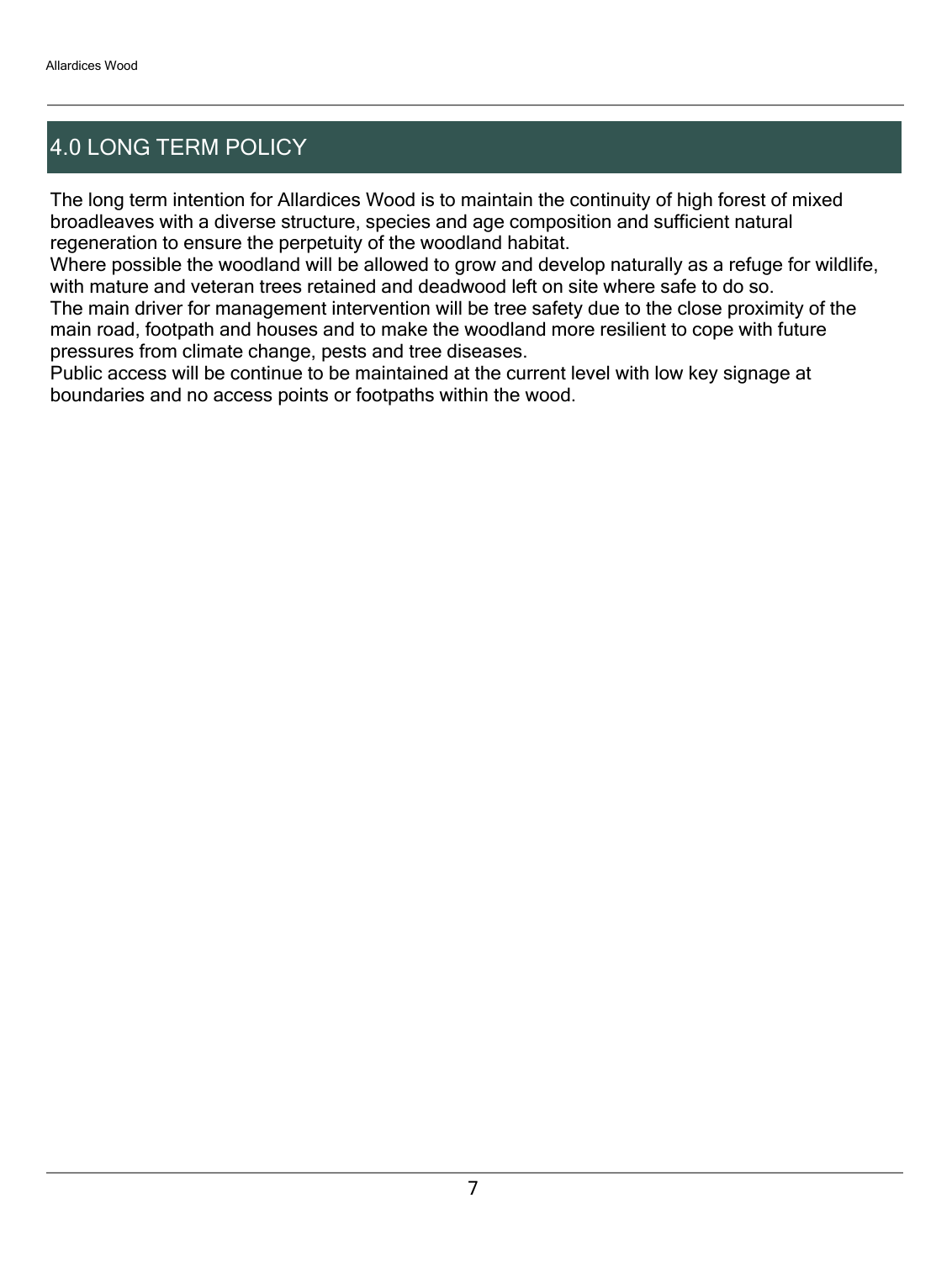## 5.0 KEY FEATURES

The Key Features of the site are identified and described below. They encapsulate what is important about the site. The short and long-term objectives are stated and any management necessary to maintain and improve the Key Feature.

#### 5.1 Natural Secondary Woodland

#### **Description**

Allardices Wood contains a mix of broadleaf species, with the canopy dominated by mature/ semimature sycamore and oak with the occasional beech, horse chestnut and pine. There is a well developed understorey of holly, rowan, hawthorn, elder and natural regeneration of young sycamore, beech and elm. There has been rhododendron in the wood, but this has all been cleared although some regrowth is still occurring from the cut stumps. The ground flora has typical woodland species including a few patches of bluebell, herb robert, nettle, bramble and ground ivy as well as some garden escapes/ dumped plants including daffodil and crocus.

#### **Significance**

The wood provides an important habitat for wildlife in an urban location as well as acting as an amenity feature in the local landscape. Cheshire is one of the least wooded counties in England with less than 5% woodland cover and small woodlands such as this are important landscape features and as wildlife refuges. Some of the mature trees, notably beech and lime, are becoming veterans.

#### Opportunities & Constraints

Constraints:

The very small size of the wood constrains be able to make any significant structural changes in the woodland.

Tree safety particularly near the main road is an important consideration which can be a constraint. There is a TPO on the wood which is a constraint on carrying out silvicultural work.

#### Factors Causing Change

Sycamore regeneration could out compete other species and reduce the diversity of tree species in the woodland.

Rhododendron regeneration will need controlling to prevent it from spreading.

#### Long term Objective (50 years+)

The long term objective is to maintain a high forest of mixed native, broadleaves with a diverse structure in terms of species composition, age/size classes. The wood will be allowed to develop as naturally as possible and dead wood will be retained where safe to do so. Tree safety will be a priority and the key driver for management intervention and may provide opportunities for natural regeneration of desirable species to develop as future canopy trees and to encourage the development of woodland ground flora. Rhododendron will be controlled within the wood to encourage more natural regeneration of native tree and shrub species and ground flora.

#### Short term management Objectives for the plan period (5 years)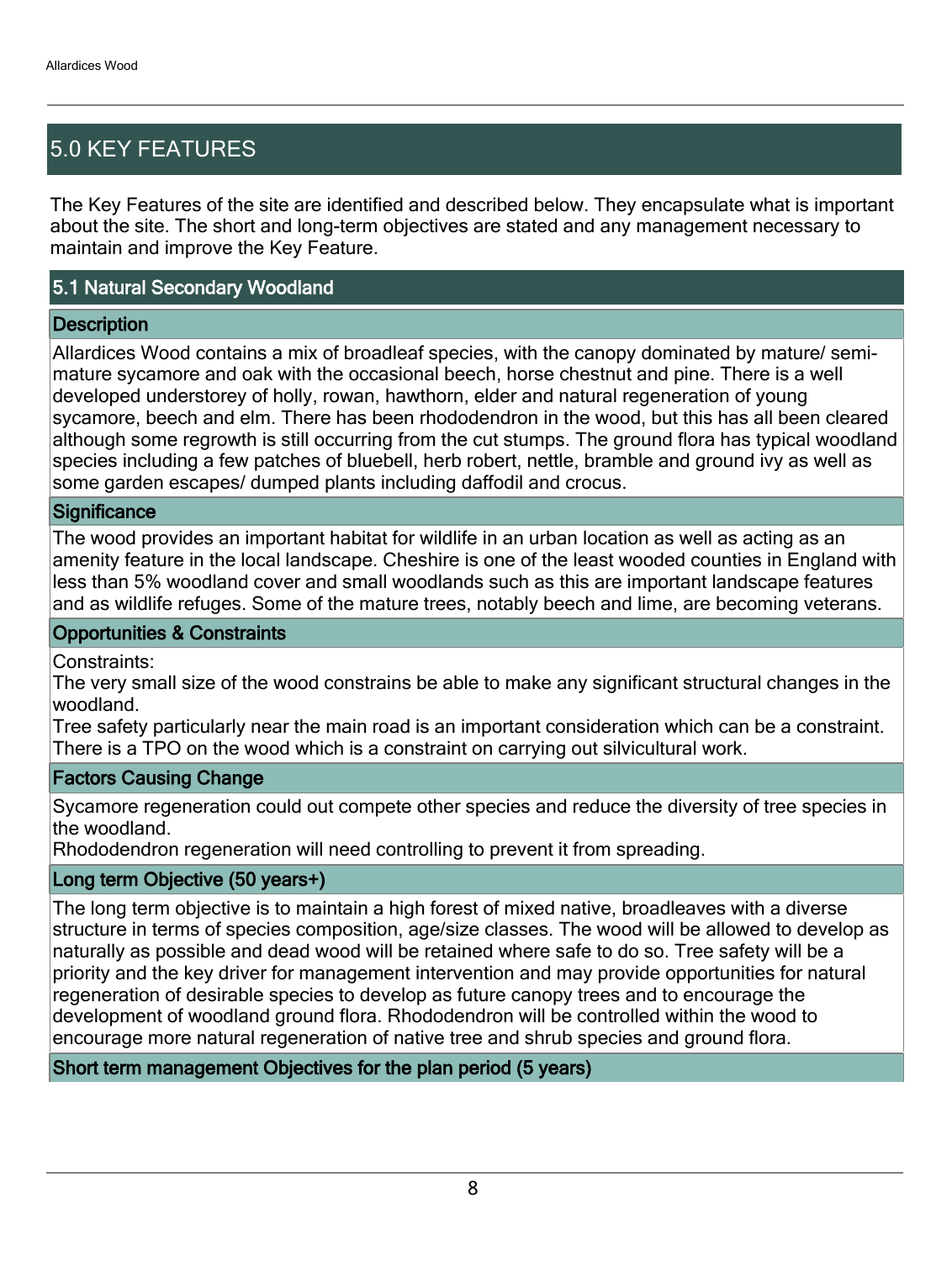During the plan period the main short term objectives are to manage the woodland through minimal silvicultural intervention. This will be achieved by:

1. carrying out a woodland condition assessment once during the plan period to monitor the health and resilience of the woodland and identify any threats from tree disease, pests, mammals or people including to monitor the impact of any dumping of garden waste/ plants.

2. monitoring sycamore regeneration as part of the woodland condition assessment to ensure it is not dominating the species composition.

3. undertaking regular tree safety inspections and carry out any safety work if necessary for public safety.

4. monitor regeneration of rhododendron and if necessary carry out work to control any new growth.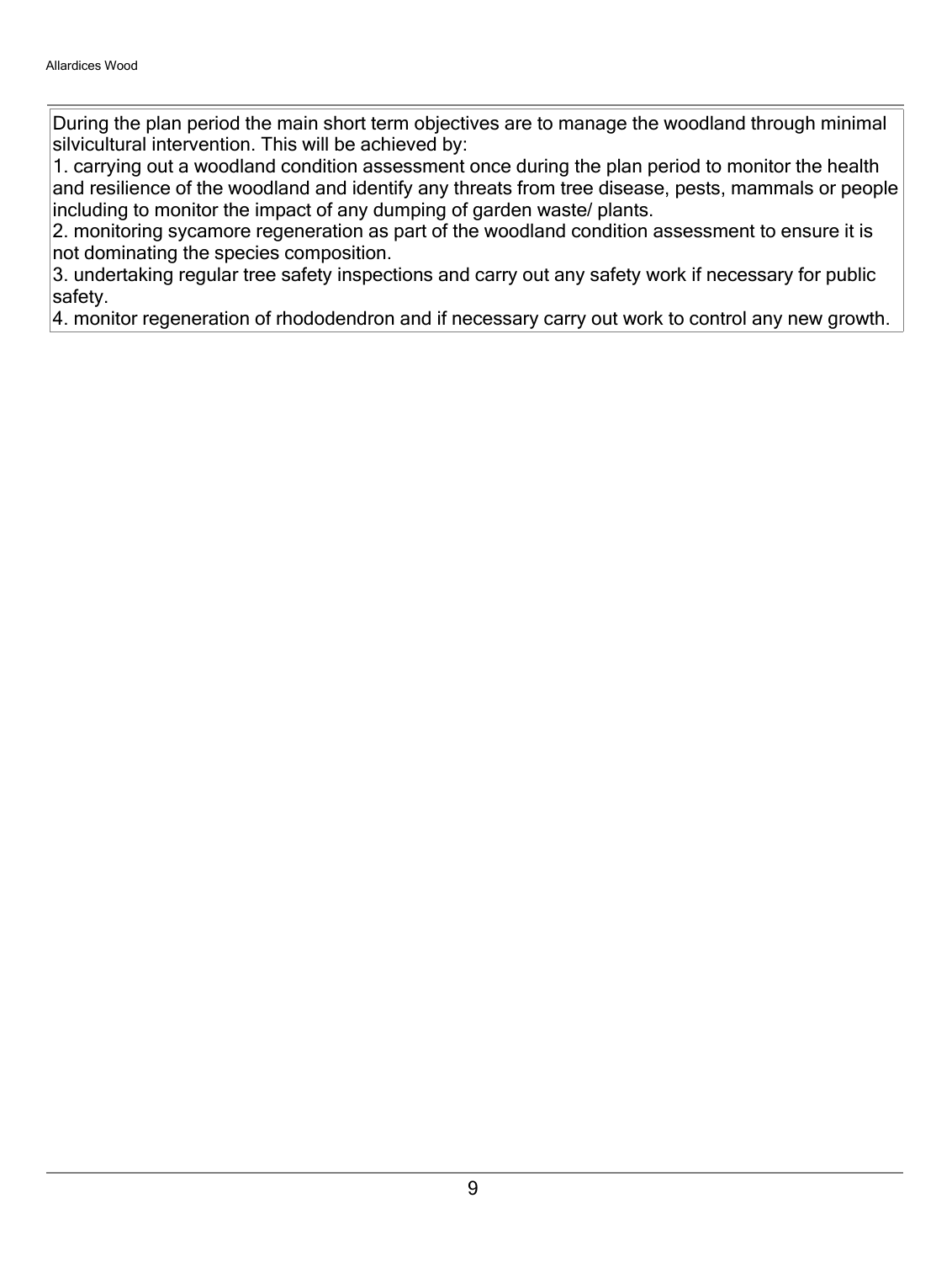#### 5.2 Informal Public Access

#### **Description**

Public access is permitted, but there are no formal footpaths or entrance points and it is thought that very few people visit the wood. On the western boundary is a 1.5m high sandstone wall next alongside a well used public footway (not on Woodland Trust land) by the A49. The eastern boundary is next to a private access track leading to houses.

#### **Significance**

Whilst no formal public access routes exist in the wood the public can still access the site for informal recreation.

#### Opportunities & Constraints

The very small size of the wood limits opportunities for increasing public access and community involvement.

#### Factors Causing Change

Fly tipping of garden waste from nearby houses along the eastern edge of the woodland, although it is not a significant problem at present.

#### Long term Objective (50 years+)

To maintain the current level of low key public access with no formal access point or footpaths maintained within the wood.

#### Short term management Objectives for the plan period (5 years)

During the plan period two Woodland Trust signs at site boundaries will be maintained annually. Litter and fly tipping levels will be monitored and removed annually, and contact made with neighbours where tipping is a serious issue.

The sandstone boundary wall will be inspected and encroaching vegetation or trees cut back at least once during the plan period.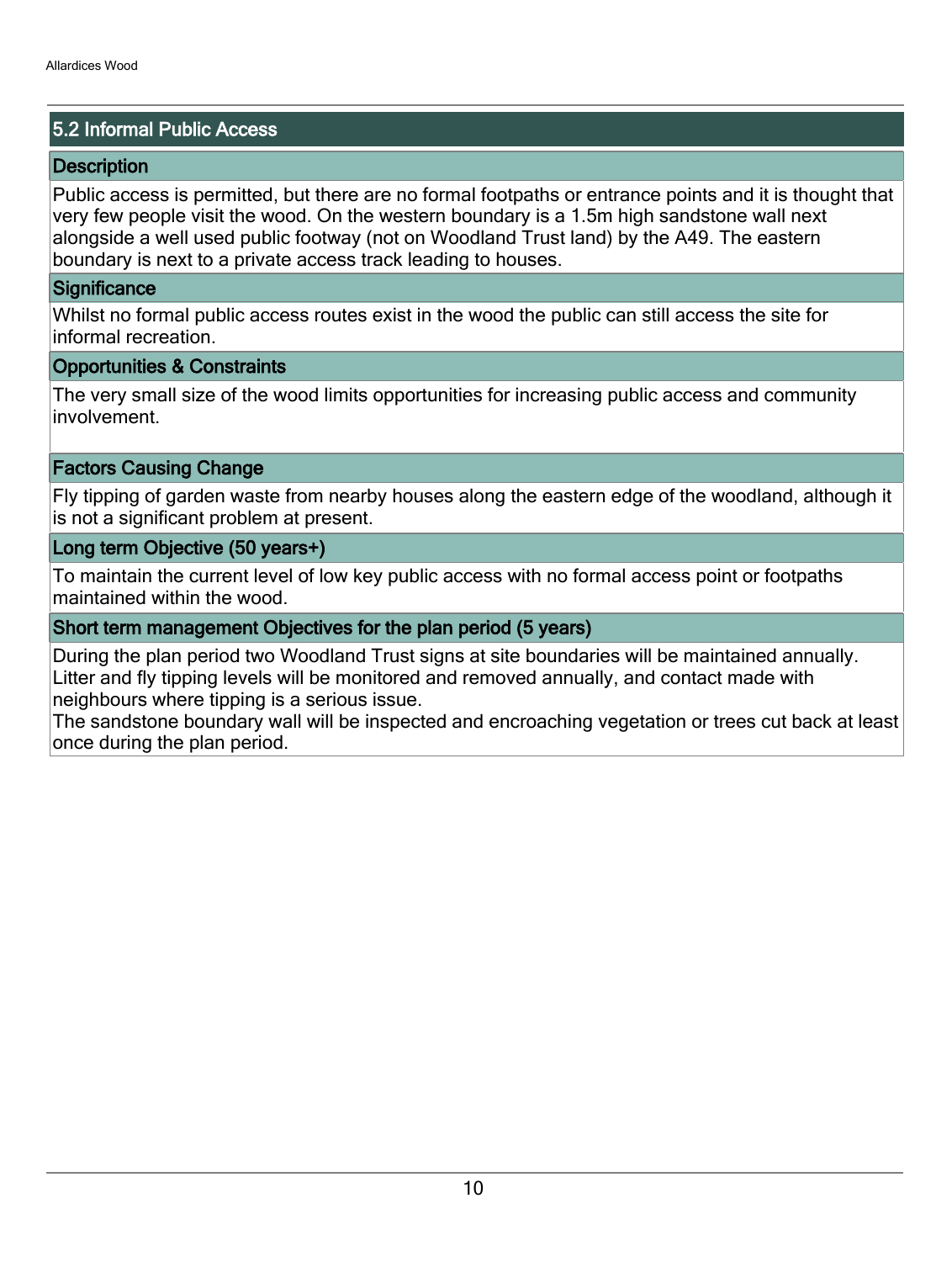| <b>6.0 WORK PROGRAMME</b> |                     |                    |        |  |  |  |  |  |  |
|---------------------------|---------------------|--------------------|--------|--|--|--|--|--|--|
| Year                      | <b>Type of Work</b> | <b>Description</b> | Due By |  |  |  |  |  |  |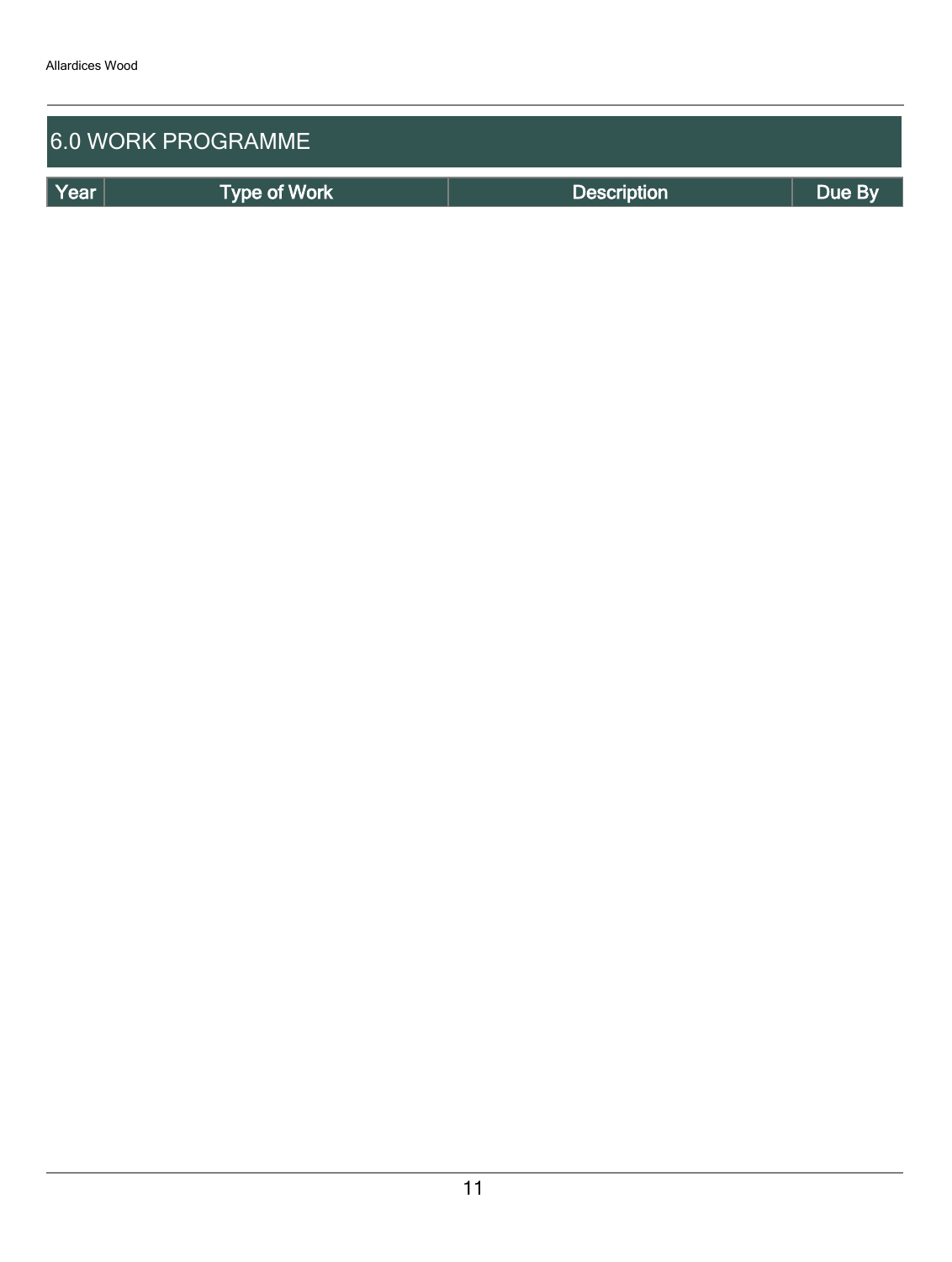## APPENDIX 1: COMPARTMENT DESCRIPTIONS

| Cpt<br>No. | Area<br>(ha) | Main<br><b>Species</b> | Year | <b>Management</b><br>Regime | <b>Major</b><br>Management<br><b>Constraints</b>                                                                                                                           | <b>Key Features</b><br><b>Present</b>       | <b>Designations</b> |
|------------|--------------|------------------------|------|-----------------------------|----------------------------------------------------------------------------------------------------------------------------------------------------------------------------|---------------------------------------------|---------------------|
| 1a         |              | $0.14$ Sycamor<br>e    |      | 1900 High forest            | Housing/infrastru   Informal Public<br>cture, structures<br>& water features<br>on or adjacent to<br>site, Legal<br>issues, No/poor<br>vehicular access<br>within the site | Access,<br>Natural<br>Secondary<br>Woodland |                     |

The compartment is approximately 100 metres long by 15 metres wide and is raised approximately 1.5 metres above the surrounding land. It is a flat site with a very slight gradient towards the eastern boundary which abuts a private track leading to domestic properties across the track from the wood. The western boundary is adjacent to the A49 main road, and the short northern and southern boundaries abut further small areas of woodland which are a continuation of the woodland but privately owned.

The canopy is dominated by sycamore (approx 70%), oak (approx. 15%) with the remaining 15% comprising a mix of broadleaf species including small-leaved lime, beech, horse chestnut, although these are only present in small numbers and there is also a single Scots pine. The understorey is a mixture of rowan, elder, holly, hawthorn and natural regeneration of sycamore, beech and elm. Ground flora includes bluebells, herb robert, nettles, bramble and ground ivy. There are a few isolated garden escapes including daffodil and crocus and a small amount of rhododendron regeneration.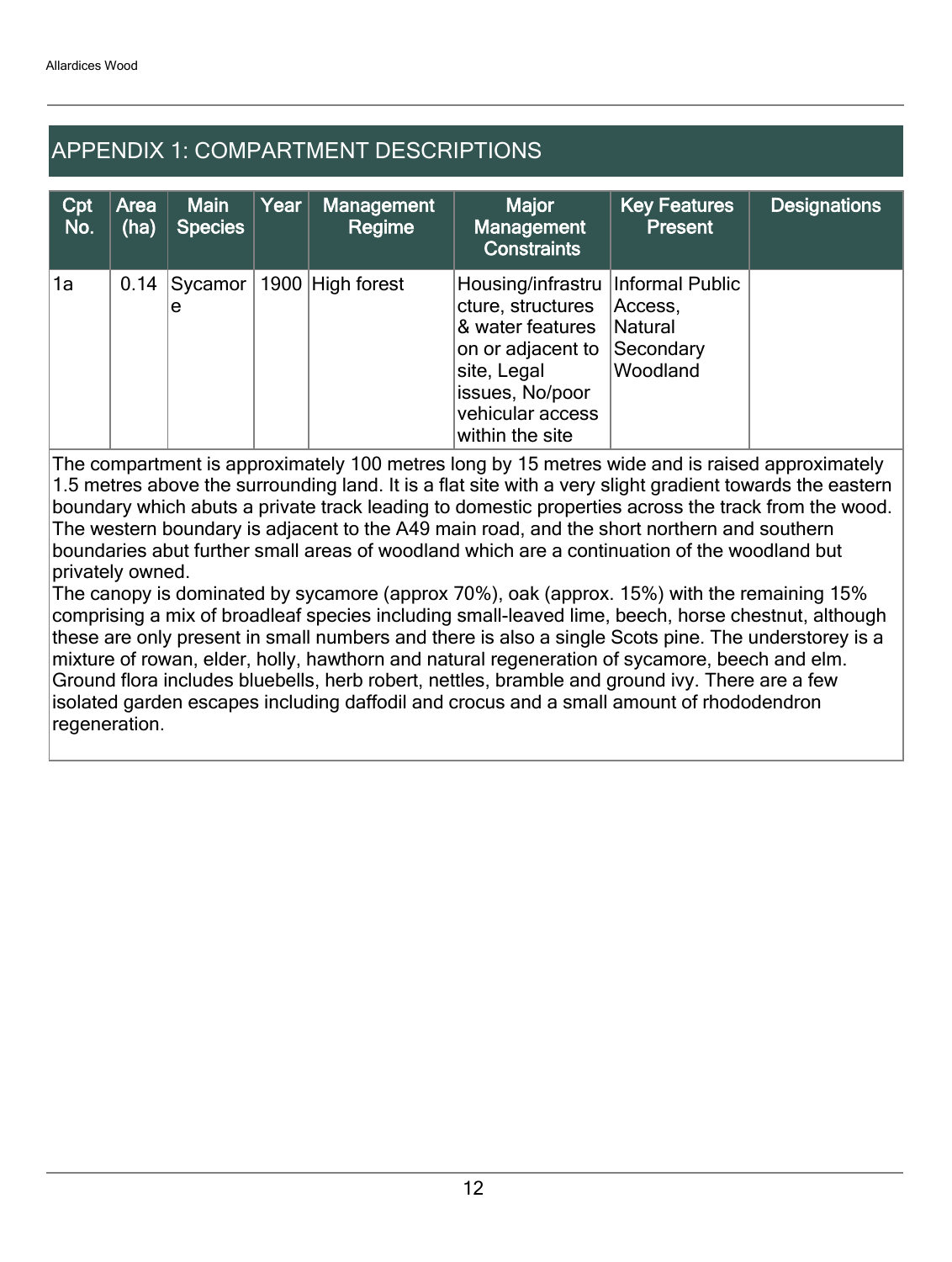## **GLOSSARY**

#### Ancient Woodland

Ancient woods are defined as those where there has been continuous woodland cover since at least 1600 AD. In Scotland ancient woods are defined strictly as sites shown as semi-natural woodland on the 'Roy' maps (a military survey carried out in 1750 AD, which is the best source of historical map evidence) and as woodland all subsequent maps. However, they have been combined with long-established woods of semi-natural origin (originating from between 1750 and 1860) into a single category of Ancient Semi-Natural Woodland to take account of uncertainties in their identification. Ancient woods include Ancient Semi-Natural Woodland and plantations on Ancient Woodland Sites (see below). May support many species that are only found in ancient woodland.

#### Ancient Semi - Natural Woodland

Stands in ancient woods defined as those consisting predominantly of native trees and shrubs that have not obviously been planted, which have arisen from natural regeneration or coppice regrowth.

#### Ancient Woodland Site

Stands in ancient woods that have been converted to plantations, of coniferous, broadleaved or mixed species, usually for timber production, including plantations of native species planted so closely together that any semi-natural elements of the understorey have been suppressed.

#### Beating Up

Replacing any newly planted trees that have died in the first few years after planting.

#### **Broadleaf**

A tree having broad leaves (such as oak) rather than needles found on conifers (such as Scots pine).

#### **Canopy**

The uppermost layer of vegetation in a woodland, or the upper foliage and branches of an individual tree.

#### Clearfell

Felling of all trees within a defined area.

#### **Compartment**

Permanent management division of a woodland, usually defined on site by permanent features such as roads. See Sub-compartments.

#### **Conifer**

A tree having needles, rather than broadleaves, and typically bearing cones.

#### Continuous Cover forestry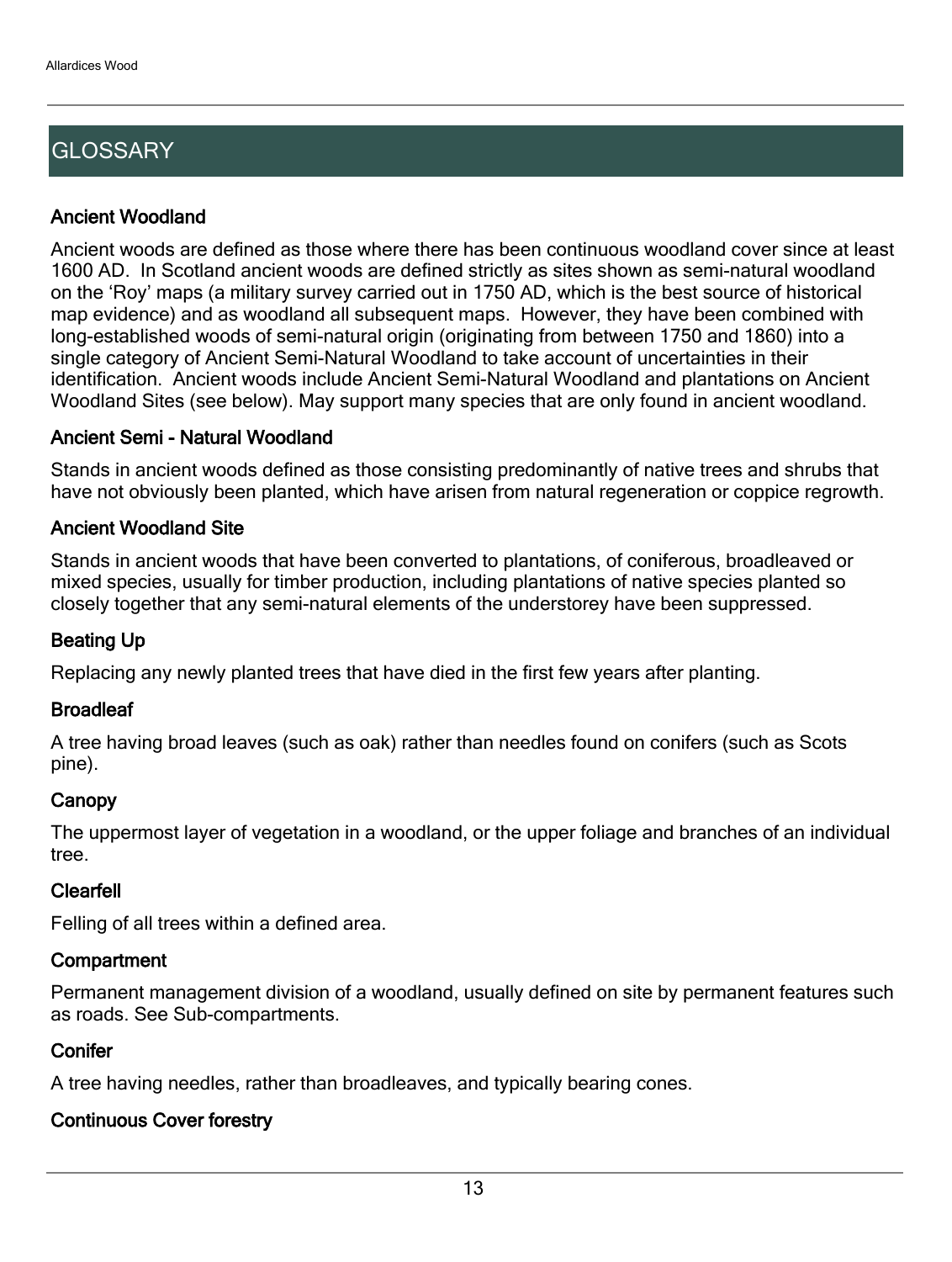A term used for managing woods to ensure that there are groups or individual trees of different ages scattered over the whole wood and that some mature tree cover is always maintained. Management is by repeated thinning and no large areas are ever completely felled all at once.

#### **Coppice**

Trees which are cut back to ground levels at regular intervals (3-25 years).

#### Exotic (non-native) Species

Species originating from other countries (or other parts of the UK) that have been introduced by humans, deliberately or accidentally.

#### Field Layer

Layer of small, non-woody herbaceous plants such as bluebells.

#### Group Fell

The felling of a small group of trees, often to promote natural regeneration or allow planting.

#### Long Term Retention

Discrete groups of trees (or in some cases single trees) that are retained significantly past their economic felling age. Operations may still be carried out within them and thinning is often necessary to maintain stability.

#### Minimum Intervention

Areas where no operations (such as thinning) will take place other than to protect public safety or possibly to control invasive exotic species.

#### Mixed Woodland

Woodland made up of broadleaved and coniferous trees.

#### National vegetation classification (NVC)

A classification scheme that allows an area of vegetation to be assigned to the standardised type that best matches the combination of plant species that it contains. All woodlands in the UK can be described as being one of 18 main woodland types (W1 - W18), which principally reflect soil and climatic conditions. For example, Upland Oakwoods are type W11, and normally occur on well drained infertile soils in the cooler and wetter north and west of Britain. Each main type can be subdivided into numerous subtypes. Most real woods contain more than one type or sub-type and inevitably some woods are intermediate in character and can't be properly described by any sub type.

#### Native Species

Species that arrived in Britain without human assistance.

#### Natural Regeneration

Naturally grown trees from seeds falling from mature trees. Also regeneration from coppicing and suckering.